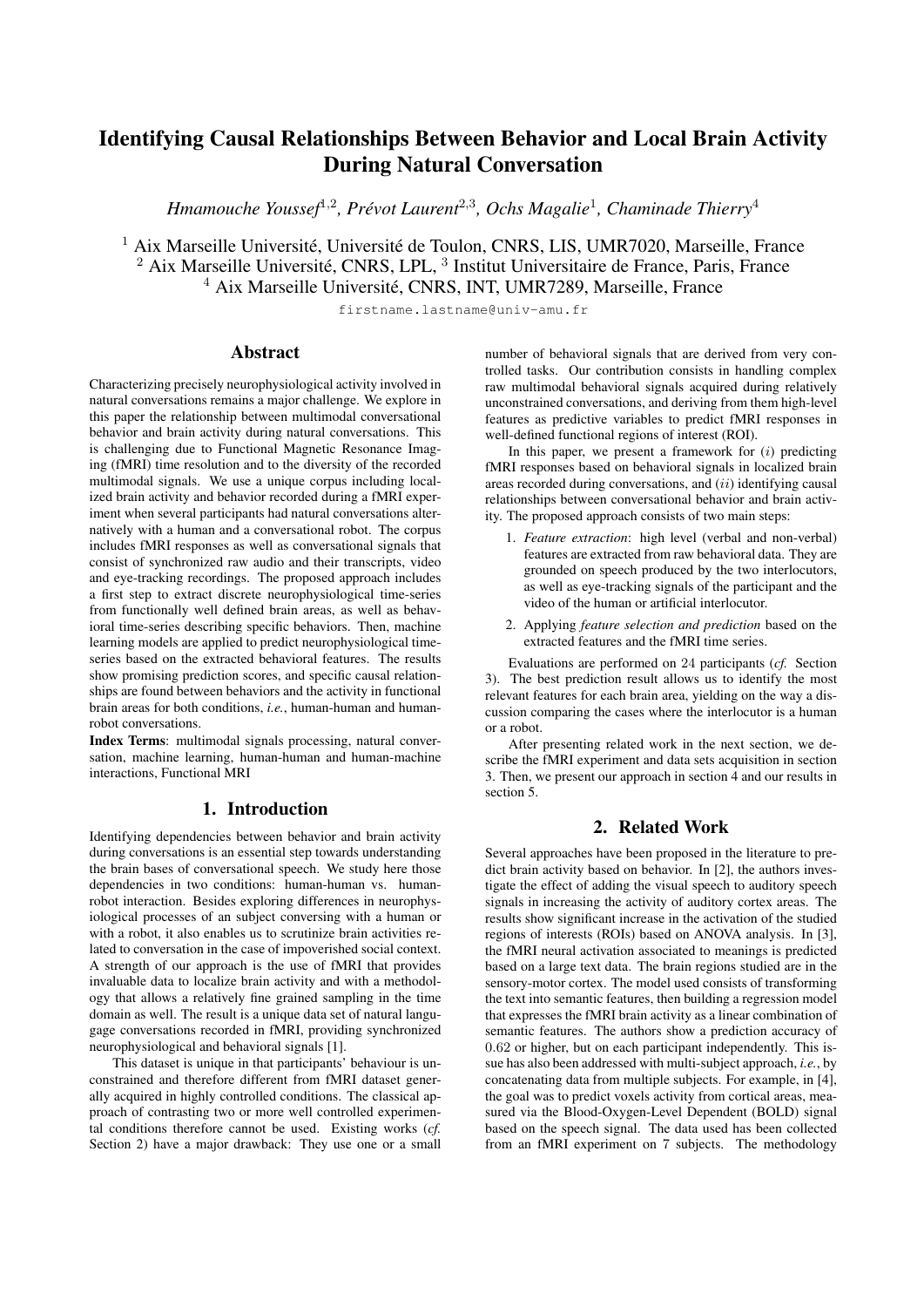adopted is based, first, on constructing semantic features from natural language, then, a dimension reduction using PCA (Principal Component Analysis) is applied to reduce the number of the predictive variables, and a model is learned based on multiple linear regression with regularization in order to predict the BOLD signal. Finally, the obtained prediction results and the principal components of the predictive variables are both combined to classify brain areas according to the semantic features categories. Other types of behavioral signals have been investigated by evaluating the effect of a single feature on the brain activity. For example, the speech reaction time has been used to predict activity in specific brain regions [5]. In [6], the prosodic mimicry generated by computers has been used to study its effect on interpersonal relations in human–computer interaction. In [7], the acoustically-derived vocal arousal score [8] is used to predict the BOLD signal using the Gaussian mixture regression model. In [9], the authors predict the BOLD signal in the posterior parietal cortex based on eye movement data using a multivariate regression model. More general approaches try to predict the brain activity of various areas using different types of signals at the same time. For example, in [10], correlations are analyzed using linear regression between the BOLD signal and behavioral features computed from observed facial expressions, speech reaction time, and eye-tracking data.

These works analyse dependencies between behavior and specific functional brain areas. However, one or few modalities are included to describe the behavior used to predict the brain activity. In addition, the methods used are generally based on correlation analysis or multiple regression.

However, machine learning methods can be particularly relevant for this kind of questions, such as prediction models based on decision trees and artificial neural networks, aside with feature selection techniques. In our case, we propose a framework that consists in extracting high-level features from raw data, then applying feature selection and prediction with different classifiers to predict discretized neuro-physiological signals from multimodal behavioral signals composed of audios, videos and eye-tracking recording.

# 3. Datasets acquisition and processing

The data is collected from an fMRI experiment described in [1], and illustrated in Figure 1. It involves 24 participants, and consists of four sessions, each containing six conversations of 60 seconds, three with a human and three with a conversational robot alternatively. An *"advertising campaign"* provides a cover story: participants are informed that they should guess what is the message carried by images in which fruits appear either as *'superheroes'* or *'rotten'*. Each conversation between the participant and either a confederate of the experimenter or a FURHAT conversational robot [11] (controlled by the confederate in a *Wizard-of-Oz* mode, unbeknown to the participant), is about one single image of the purported *"advertising campaign"*.

### 3.1. Processing fMRI signals

Standard fMRI acquisition procedures were used, described in details in [1]. BOLD signal 3-dimensional images are recorded in the whole brain every 1.205 seconds. Standard SPM12 preprocessing procedures are used [12], including correction for time delays in slice acquisition ("slice timing"), image realignment, magnetic field inhomogeneities correction, normalization to the standard MNI space using the DARTEL [13] procedure for coregistration of individual participants' anatomy, and fi-



Figure 1: *The experimental design.*

nally spatial smoothing with a 5-mm full-width half-maximum 3-dimensional Gaussian kernel. Extraction of the BOLD signal in regions of interest is performed using the conn toolbox [14], and includes several denoising procedures, firstly a linear detrending using a high-pass filter with a threshold of 128 seconds, secondly using realignment parameters to calculate nuisance regressors related to participants' movement during scanning, thirdly taking heartbeat and breathing recordings to remove physiological artifacts with the PhysIO toolbox [15], and finally extracting BOLD signal in the white matter and cerebrospinal fluid and using the 5 first eigen variate of the time-series as nuisance representing signal fluctuations in noncortical brain tissues. A 275-area parcellation based on functional and anatomical connectivity patterns [16] defines ROIs for the whole brain, and specific regions are chosen based on their anatomical location. Continuous time-series (385 time points) are extracted for each ROI and each session and participant representing the mean activity after denoising.

### 4. The Proposed Approach

We propose a framework for  $(i)$  predicting local brain activity based on multimodal behavioral signals during bidirectional conversations, and  $(ii)$  identifying dependencies between them. The idea is to mimic how brain areas activate in a bidirectional conversation depending on what the brain receives and produces. A schema of this framework is shown in Figure 2. It consists of two main modules. A *predictors extractor* module which takes as input raw multimodal signals, then extracts high level features using methods and pre-trained models. Next, it resamples them to have time series with the same number of observations. Finally, the time series are represented as sequences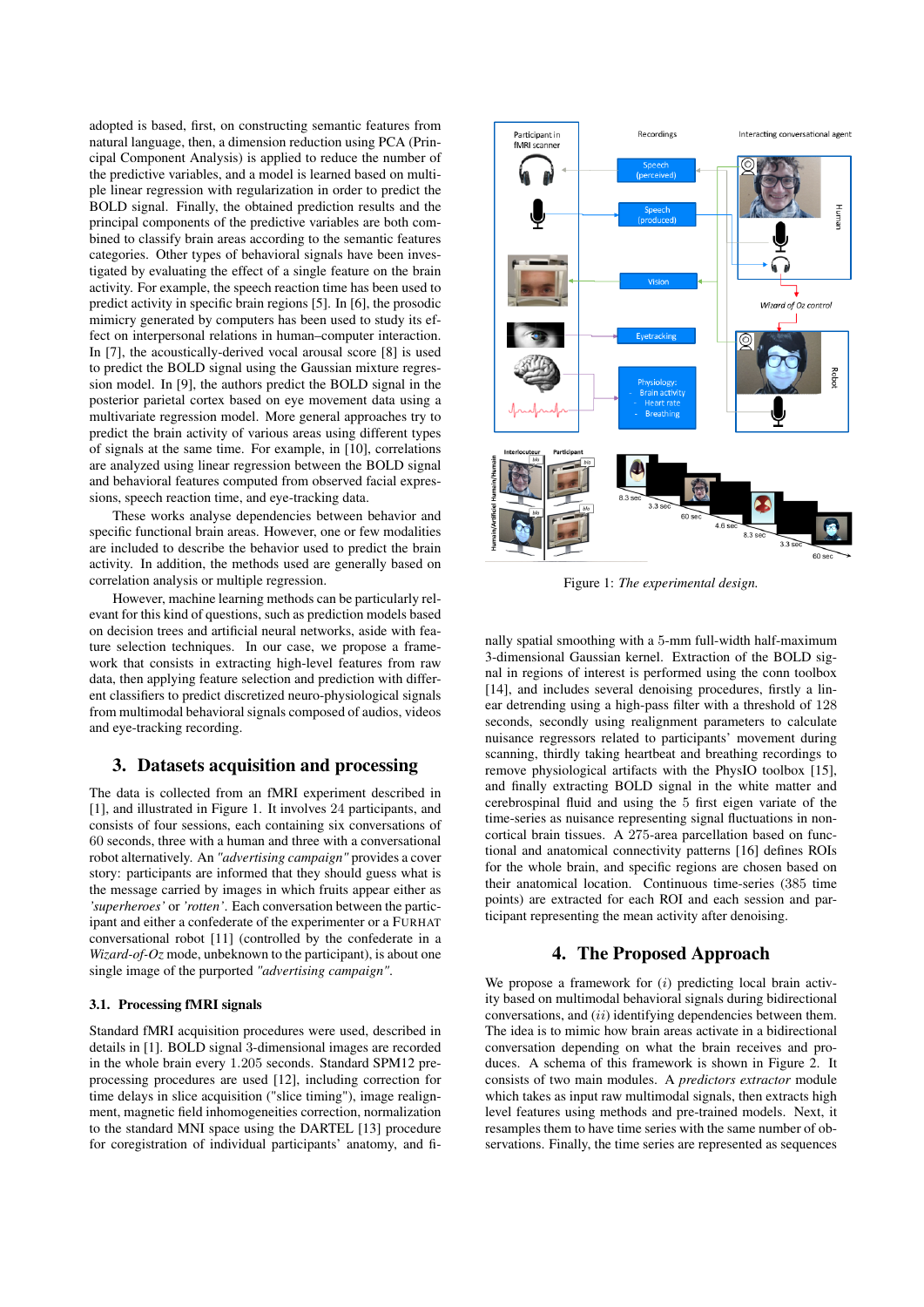

Figure 2: *A schema of the used multimodal prediction process.*

using the same number of time-steps according to Equation 1. The *prediction* module applies feature selection and learns supervised classifiers from the processed features and the BOLD signals. In the rest of this section, we detail the two parts of the proposed framework.

### 4.1. Extracting features from multimodal signals

This step involves processing 3 types of signals. Facial features are directly extracted from video of the interlocutor, speech features are extracted from manual transcripts, and eye-tracking features are extracted from participant's data recorded inside the fMRI scanner. In total, more than 40 features are extracted. For the sake of space, we just present the name of these features per modality in Table 1. For more details, all features are available online<sup>1</sup>, and described in [17].

| <b>Extracted Features</b>                              |  |  |  |  |  |  |
|--------------------------------------------------------|--|--|--|--|--|--|
|                                                        |  |  |  |  |  |  |
| Speech activity, interpersonal speech items (parti-    |  |  |  |  |  |  |
| cles items and discourse markers [18]), Overlap, Re-   |  |  |  |  |  |  |
| action Time, Filled-breaks, Feedbacks, Laughters,      |  |  |  |  |  |  |
| Lexical Richness, Sentiment analysis (polarity and     |  |  |  |  |  |  |
| subjectivity).                                         |  |  |  |  |  |  |
| Facial Action Units, Head pose coordinates, Gaze       |  |  |  |  |  |  |
| coordinates, smiles, emotions.                         |  |  |  |  |  |  |
| Coordinates of the gaze movement, and binary vari-     |  |  |  |  |  |  |
| ables categorizing resp. the presence of saccades,     |  |  |  |  |  |  |
| and where the participant is looking at interlocutor's |  |  |  |  |  |  |
| face, eyes of mouth.                                   |  |  |  |  |  |  |
|                                                        |  |  |  |  |  |  |

Table 1: *Summary of the extracted behavioral features.*

The extracted time series have two types (discrete and continuous), and have different frequencies, while the used machine learning models require variables with the same number of observations. We adopted two resampling methods. For continuous features, we resample them by considering their relative average between each two successive time points. For discrete features, we consider the number of occurrences.

#### 4.2. The prediction module

Before starting the prediction formulation, let us describe the dynamic link BOLD signal and the behavior events from a neuroscience point of view. The fMRI response to a behavioral event is characterized by the Hemodynamic Response Function (HRF), which peaks around 5 seconds after a trigger event [19]. We focus in this work on predicting if a brain area is active or not. Therefore, we discretize first the BOLD signal in each ROI. The BOLD time series of each participant are normalized, then discretized using thresholding. The thresholds used are chosen after cross-validating the prediction module with different values close to the mean activation of each ROI, then selecting the appropriate value in terms of the prediction scores.

Let  $Y(t)$  be the discretized BOLD signal of a given brain area, and  $X(t) = \{X_1(t), X_2(t), \ldots, X_k(t)\}\)$  be kdimensional time series representing the behavioral variables. One could express each value of the BOLD signal at time  $t$ as a function of the predictive features at time  $t - 5s$ . Considering the fact that the delay varies around 5s depending on behaviors, brains areas, and subjects, our approach consists in considering more points near to this delay in order to cover its variability. We express the BOLD signal at time  $t$  as a function of the lagged variables of each feature between times  $t-7s$  and  $t - 4s$ . This model can be written as follows:

$$
Y(t) = f(X_1^{t-\tau_1:t-\tau_2}, \dots, X_k^{t-\tau_1:t-\tau_2}) + U(t), \quad (1)
$$

where f is the function that we aim at determining,  $X_i^{t-\tau_1:t-\tau_2}$ are the lagged variables of the i<sup>th</sup> behavioral feature  $X_i$ ,  $\tau_1$ 7s,  $\tau_2 = 4s$ , and  $U(t)$  represents the error of the model.

### 5. Evaluations and results

### 5.1. Prediction Procedure

In the current study, we focus on 6 ROIs: the left and right Fusiform Gyrus (FG) involved in face perception, the left and right Motor Cortex (MC) which support speech production, and the left and right Superior Temporal Sulcus (STS) involved in speech perception. Two evaluations are performed independently in two conditions: human-human and human-machine interactions. For each condition, the obtained data contain  $13248$  observations<sup>1</sup> in which the data associated to 4 participants ( $\approx 17\%$ ) are kept as test set. The classifiers used are from the Scikit-learn library [20]: Support-Vector Machine (SVM), Random Forest (RanForest), and the Logistic Regression (LogReg). Since the predictive variables are in form of sequences, we also used the Long Short Term Memory (LSTM) network from the Tensorflow library [21]. A baseline classifier is used with 3 strategies: a stratified way by generating random predictions regarding the distribution of the training data, a uniform way by generating random predictions uniformly, and the last one based on the most frequent label.

Brain activation does not follow the same distribution in all ROIs. For example some ROIs may be activated rarely during conversations depending on the situation. This may cause

<sup>&</sup>lt;sup>1</sup>The processed datasets, the implementations, and the detailed results are available in https://github.com/Hmamouche/ NeuroTSConvers, last accessed on 28/07/2020.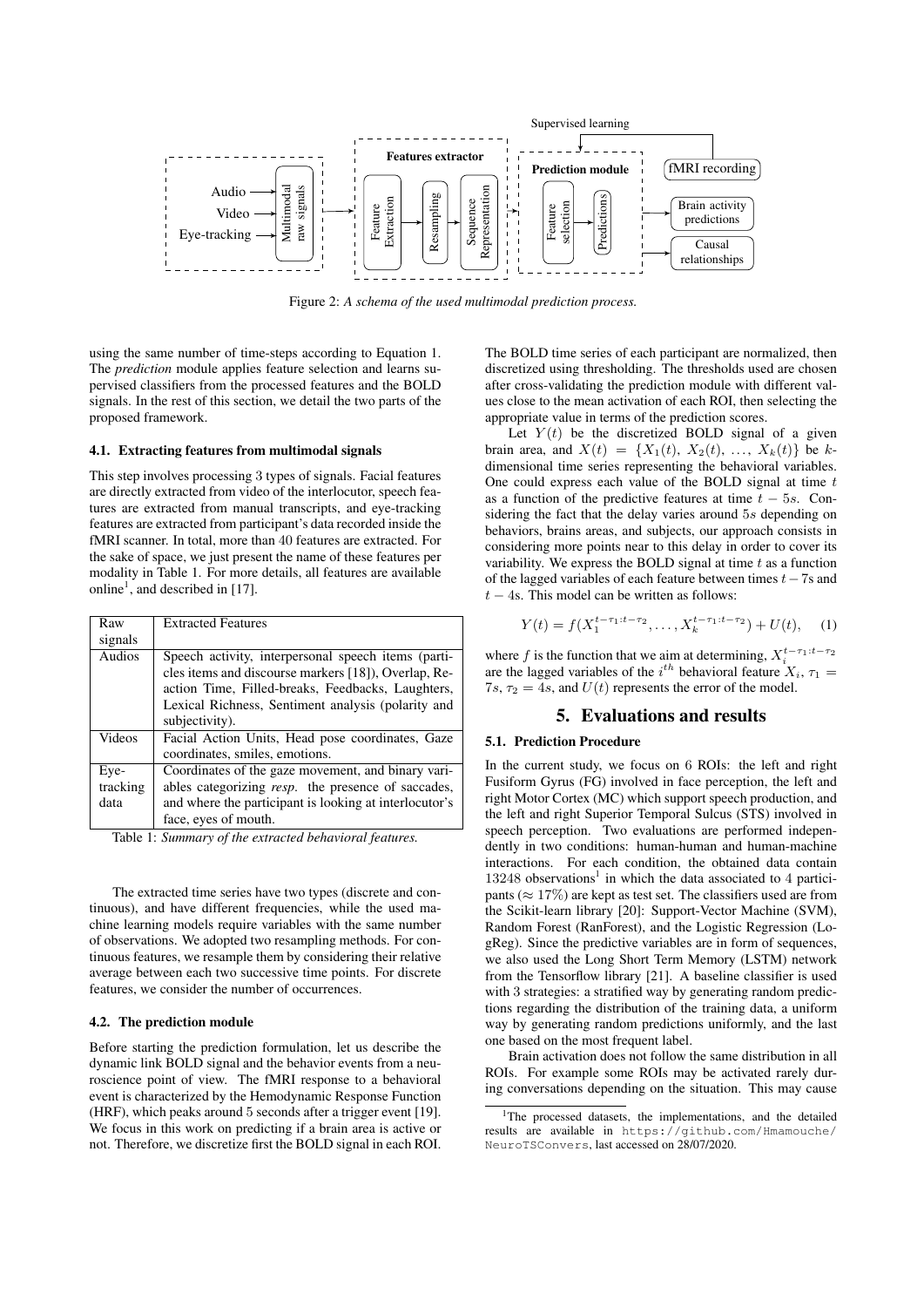| <b>ROIs</b>      | F-scores (Human-human) |      |            |            | F-scores (Human-machine) |        |             |            |            |          |
|------------------|------------------------|------|------------|------------|--------------------------|--------|-------------|------------|------------|----------|
|                  | LogReg                 | LSTM | RanForrest | <b>SVM</b> | baseline                 | LofReg | <b>LSTM</b> | RanForrest | <b>SVM</b> | baseline |
|                  |                        |      |            |            |                          |        |             |            |            |          |
| Left FG          | 0.59                   | 0.65 | 0.66       | 0.57       | 0.54                     | 0.63   | 0.69        | 0.69       | 0.62       | 0.55     |
| Left MC          | 0.70                   | 0.67 | 0.72       | 0.71       | 0.54                     | 0.68   | 0.64        | 0.72       | 0.72       | 0.55     |
| Left STS         | 0.70                   | 0.70 | 0.72       | 0.71       | 0.53                     | 0.65   | 0.65        | 0.66       | 0.66       | 0.51     |
| Right FG         | 0.64                   | 0.61 | 0.64       | 0.59       | 0.53                     | 0.65   | 0.65        | 0.65       | 0.60       | 0.54     |
| Right MC         | 0.71                   | 0.65 | 0.73       | 0.73       | 0.53                     | 0.68   | 0.64        | 0.73       | 0.73       | 0.53     |
| <b>Right STS</b> | 0.68                   | 0.68 | 0.69       | 0.65       | 0.53                     | 0.66   | 0.60        | 0.68       | 0.68       | 0.54     |

Table 2: *Prediction results on test data. The F-scores of classifiers are provided for both human-human and human-robot interactions.*

imbalanced data, and can affect the classification quality. To handle this issue, we applied the ADASYN algorithm on the training data [22], which generates synthetic observations taking into account the distribution of the data. Then, a 10-foldcross-validation is applied on training data to find the appropriate parameters of the classifiers and avoiding over-fitting. This is conducted on all classifiers except the LSTM network, because it takes a huge amount of time. For this specific model, we applied one training-test pass directly with a fixed architecture composed of one LSTM hidden layer and a fully connected output layer containing one neuron to provide one prediction each time using the sigmoid activation function. The network is trained using the ADAM optimization algorithm [23], and the binary cross-entropy is used as loss function.

Feature selection is performed with the help the classifiers themselves by ranking features based on their weights. To evaluate the predictions, three classification measures are considered, the weighted recall, precision and F-score. We focus here on the weighted F-score.

### 5.2. Results

Table 2 shows the prediction results for both human-human and human-robot data. Overall, the Random Forest provides the best predictions with F-scores between 0.64 and 0.73. The *Student's t-test* is applied to test the equality (null hypothesis) of the means of the F-scores between the best and the baseline classifiers obtained by the 10-fold-cross-validation. This test is one of recommended methods to compare the performance of machine learning algorithms [24]. The obtained p-values (the probability of the null hypothesis) are shown in Table 3. For MC and STS, the p-values are less than 0.01. The best F-scores are significantly better than the baseline F-scores at a significance threshold less than 1%. The right FG area are the most difficult to predict, where the p-value is equal to 0.005.

| <b>ROIs</b> |             | T-test pyalues |  |  |  |
|-------------|-------------|----------------|--|--|--|
|             | Human-human | Human-robot    |  |  |  |
| Left MC     | 1.34e-06    | 2.61e-07       |  |  |  |
| Right MC    | $4.04e-07$  | 1.59e-07       |  |  |  |
| Left STS    | $4.62e-07$  | 8.27e-10       |  |  |  |
| Right STS   | $2.05e-08$  | 4.41e-07       |  |  |  |
| Left FG     | 0.00041     | 0.00091        |  |  |  |
| Right FG    | 0.00508     | 0.00075        |  |  |  |



#### 5.3. Discussion

The obtained results show promising F-scores, especially for MC and STS areas. However, it is not easy to get very accurate predictions perhaps because brain activities might depends on other factors that can not be recorded during this fMRI experiment.The statistical test used to compare the best classifier and the baseline can be applied to compare the results of a classifier with two different subsets of features. We performed that by comparing the F-scores of the best classifier with two conditions: the first one using the best set of features obtained via feature selection, and the second one using non related features, which belong to the set of non-selected features that are supposed to have no effect on the ROIs. We obtained very low p-values. Finally, we discuss the obtained dependencies between behavior and the brain activity. They are the output of the combination between feature selection and prediction, by selecting, for each ROI, the smallest subset of features yielding the prediction scores. These dependencies can be divided into two categories:

 $(i)$  Existing dependencies: our results confirm existing hypothesis related to MC and FG areas. For left and right MC, only the speech activity of the participant is selected for both human-human and human-robot interactions. For left and right FG, the selected features are: variables characterizing where the participant is looking (face, eye or mouth), head movements, facial expressions of the interlocutor, and participant's saccades and eyes movements speed.

 $(ii)$  New dependencies: for left and right STS areas, in addition to existing hypothesis which include speech perception, we found three modalities involved in perception. The first one includes linguistic features of the interlocutor: speech activity, reaction time, lexical richness, sentiments (polarity and subjectivity). The second one includes facial features of the interlocutor: head movements, and facial expressions. The third modality includes a binary variable that represents the existence or not of the participant's saccades.

# 6. Conclusion

In this paper, we developed a framework for identifying causal relationships between brain activity and behavioral features for bidirectional non-controlled conversations. Evaluations are made on ROIs involved in speech perception and production, and face perception. The results show that the obtained predictions are significantly better than those obtained with the baseline model, and the obtained dependencies confirm hypothesis about the relationship between behaviors and the functional brain areas. Importantly, new dependencies are found for the STS area.